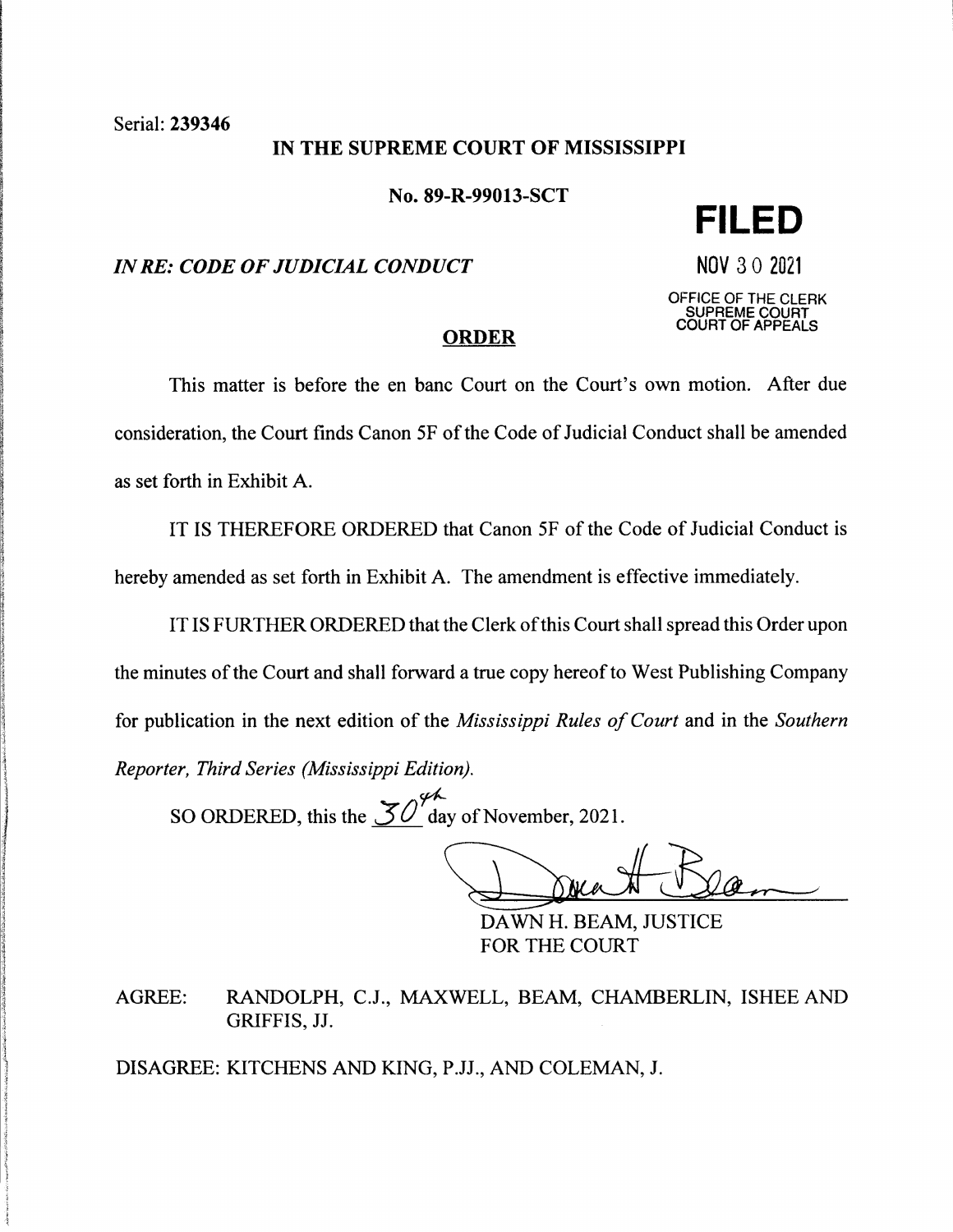KING,P.J.,OBJECTINGTOTHEORDER WITH SEPARATE WRITTEN STATEMENT JOINED BY KITCHENS, P.J.

in a sa matair.<br>I incanana.<br>...

I

IC (1998年)の「Windows Structure」の「Windows Structure」ということがある。<br>「Windows Structure」ということが、「Windows Structure」ということが、「Windows Structure」ということが、「Windows Structure」ということが、「Windows Structure」ということが、「Windows Structure」ということが、「Wi

 $\label{eq:2} \begin{aligned} \mathcal{L}^{(1)}_{\mathcal{M}}(\mathcal{M}^{(1)}_{\mathcal{M}}(\mathcal{M}^{(1)}_{\mathcal{M}}(\mathcal{M}^{(1)}_{\mathcal{M}}(\mathcal{M}^{(1)}_{\mathcal{M}}(\mathcal{M}^{(1)}_{\mathcal{M}}(\mathcal{M}^{(1)}_{\mathcal{M}}(\mathcal{M}^{(1)}_{\mathcal{M}}(\mathcal{M}^{(1)}_{\mathcal{M}}(\mathcal{M}^{(1)}_{\mathcal{M}})))\mathcal{M}^{(1)}_{\mathcal{M}}(\mathcal{M}^{(1)}_{\mathcal{M}}(\mathcal$ 

'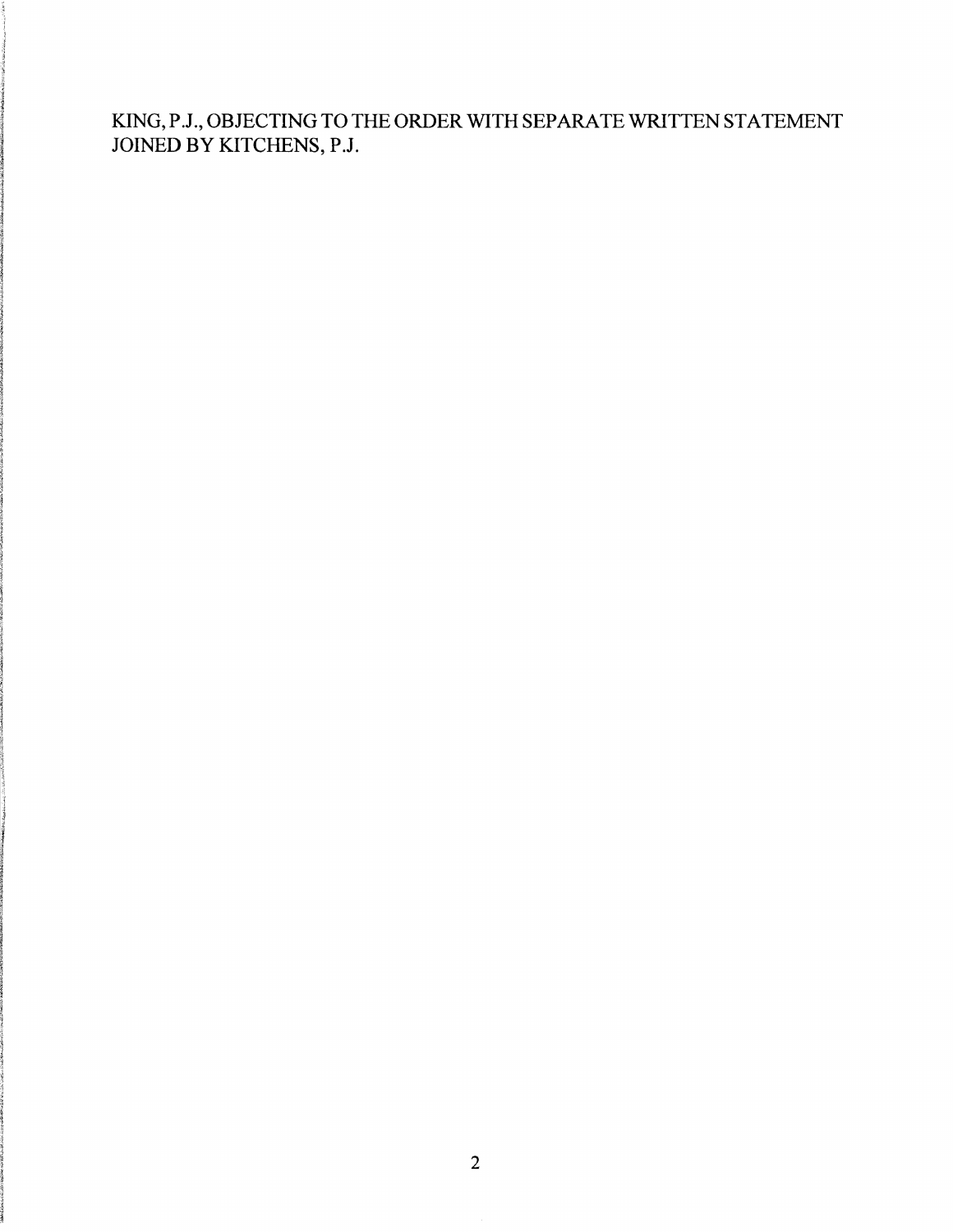# **EXHIBIT A**

## **Canon SF** - **Mississippi Code of Judicial Conduct**

### **F. Judicial Election Oversight Committee.**

1. Proceedings and Authority. A Judicial Election Oversight Committee ("Oversight Committee") shall be created to enforce the standards of judicial conduct in judicial elections and provide an accessible forum for advisory opinions in judicial elections. The Oversight Committee shall have the responsibility to issue advisory opinions as to allegations of ethical misconduct in campaigns for judicial office. The Oversight Committee shall be responsible for elections of Supreme Court, Court of Appeals, chancery court, circuit court or county court judges in this state.

2. Membership. The Oversight Committee shall consist of nine (9) members. Each Justice of the Supreme Court shall each appoint one member. Each member shall be a resident attorney licensed to practice in the state. Each member shall be subject to the recusal and conflict of interest rules in the Code of Judicial Conduct as if they were a presiding judge in a case. Also, each member shall recuse in any matter that may directly affect the Supreme Court Justice who appointed that member.

3. Administration. The members shall elect a Chair, Vice Chair and Secretary. The Oversight Committee shall maintain accurate minutes and records. Action taken shall require a quorum of a majority of the members and a majority vote. The Oversight Committee shall be appointed no later than December 1, 2021. The members shall serve a staggered term of four (4) years. The initial appointments by the Justices from District 1- Place 1, District 2 - Place 1, and District 3 - 1 shall be for four years; the initial appointments by the Justices from District 1 - Place 2, District 2 - Place 2, and District 3 - Place 2 shall be for three years; and the initial appointments by the Justices from District 1 - Place 3, District 2 - Place 3, and District 3 - Place 3 shall be for two years. If a member resigns or is unable to participate, the Justice who appointed the member may appoint another person to serve the remainder of the term.

4. Role of the Commission on Judicial Performance. The Commission shall provide administrative support to the Oversight Committee.

5. Notice. Within ten (10) days of a judicial candidate's public announcement or official qualification for election to any judicial office in this state, whichever is earlier, a judicial candidate shall forward written notice of such candidacy and the required campaign committee members to the Commission. This notice must provide contact information, which includes the appropriate mailing address, email address, and telephone number, of the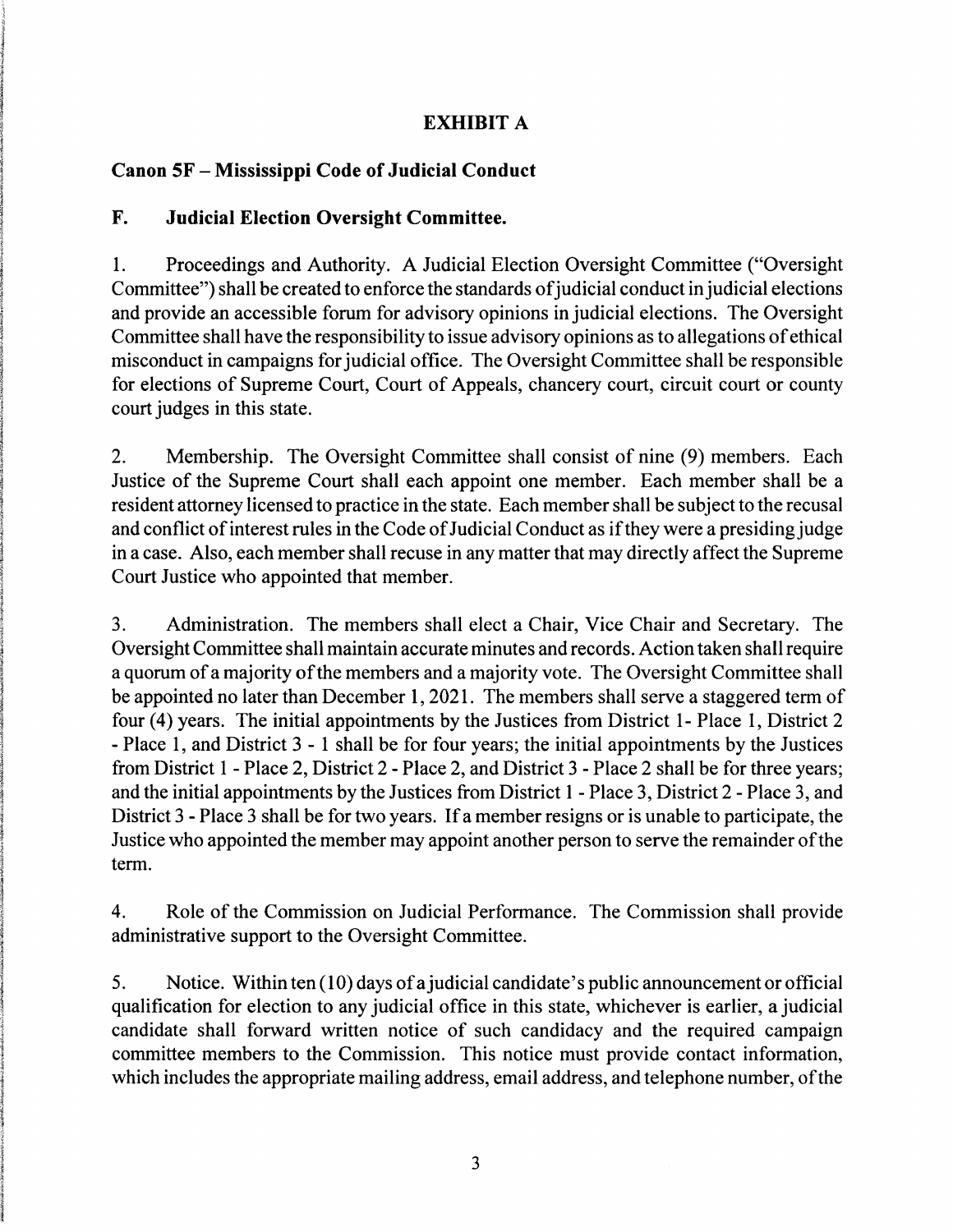candidate and the candidate's campaign committee chair and at least two (2) other members of the candidate's campaign committee.

6. Education. The Oversight Committee shall provide educational information to judicial candidates and the campaign committee representatives.

- a. Judicial Election Materials. Upon receipt of such notice, the Oversight Committee shall distribute to each judicial candidate a copy of Canon 5 of the Code of Judicial Conduct; a summary of any previous opinions on judicial elections issued by a previous Special Committee or Oversight Committee organized for prior elections, or the Supreme Court of Mississippi. This distribution may be provided in written or electronic form. In lieu of distribution, the Oversight Committee may post the materials in electronic form on the State of Mississippi Judiciary webpage  $-$  www.courts.ms.gov  $$ with the disclaimer that the opinions issued and actions taken by a previous Special Committee or Oversight Committee have not been adopted or approved by the Supreme Court of Mississippi.
- b. Education Seminar. Each year of a judicial election, the Oversight Committee shall conduct a two hour educational seminar for judicial candidates within sixty (60) days of the qualifying deadline. The seminar shall cover topics on judicial election ethics, election laws, Canon 5, and campaign finance requirements. Judicial candidates and the chair of the candidate's Committee (or a designee) are required to attend in person or electronically.
- c. Within ten days of completion of the seminar, each judicial candidate and the Chair of their Committee (or a designee) shall certify their receipt of the Judicial Election Materials, their completion of the seminar, and their understanding of Mississippi law on judicial elections. A judicial candidate without opposition is exempt from attendance at the seminar.

7. Objective. The objective of the Oversight Committee is to alleviate unethical or unfair campaign practices in judicial elections and to provide assistance and direction to judicial candidates and their campaign committees.

a. Questions. Any person, including judicial candidates, their campaign committees, or unaffiliated persons or organizations, may seek an advisory opinion about conduct of a judicial campaign. Any interested person is encouraged to seek an advisory opinion from the Oversight Committee before such conduct occurs.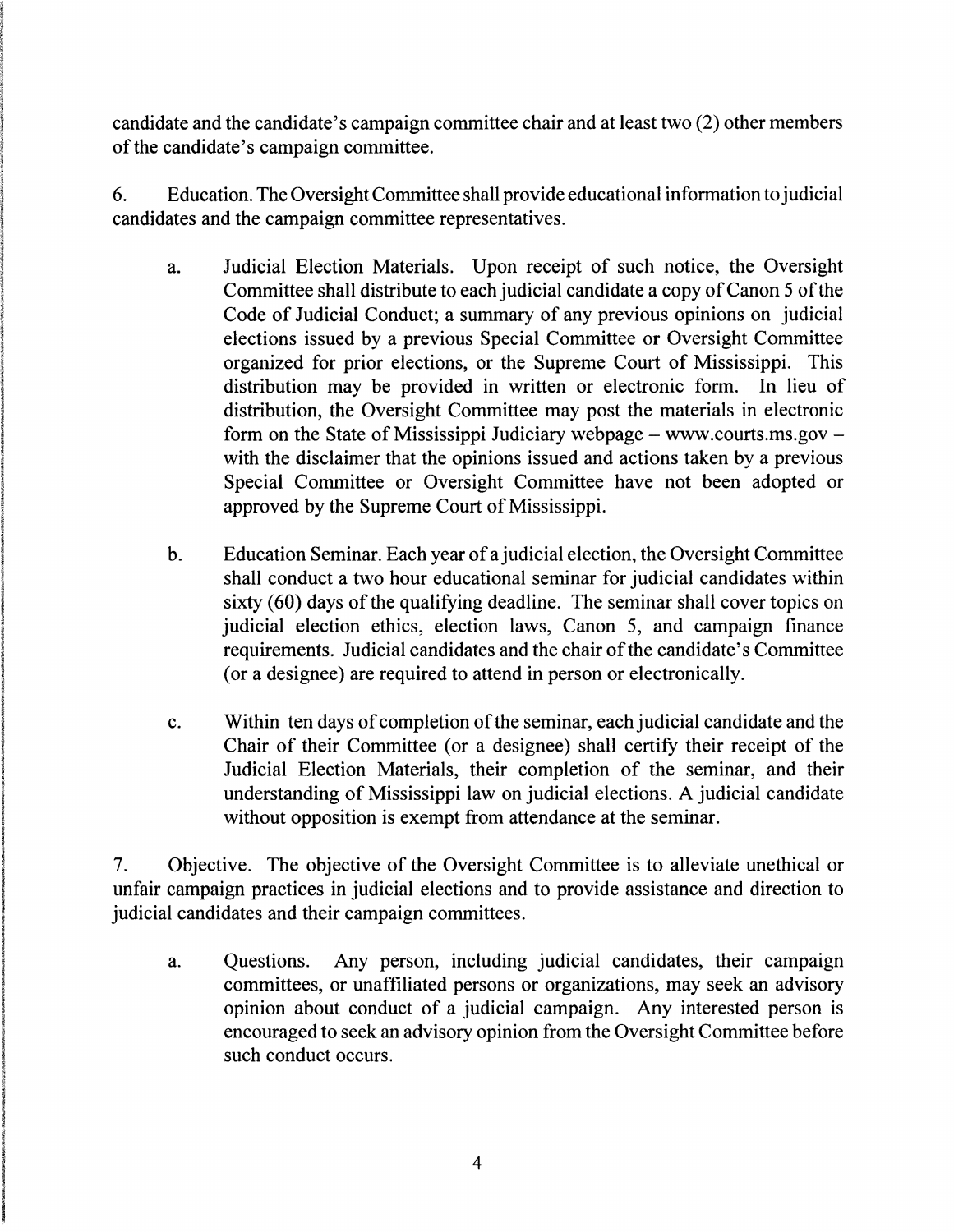- b. Formal Opinions. The Oversight Committee, on its own or based on a question, may investigate and issue an opinion as to the propriety of any act or conduct by a judicial candidate, a candidate's campaign committee or any independent person, organization or committee that conducts activities which impact on a judicial election.
	- 1. If the Oversight Committee finds the question of limited significance, it may provide an informal opinion. Such informal opinion is not required to identify the candidate(s) or person(s) involved.
	- 2. If the Oversight Committee finds that the question is of sufficient general interest and importance, it may render a formal opinion. A formal opinion may be disclosed to the public. The Oversight Committee shall have the authority to decide whether to identify the candidate(s) or person(s) involved, but must have provided such candidate(s) or person(s) with reasonable notice and an opportunity to respond to the question in issue.
	- 3. The Oversight Committee may decline to issue an opinion when a majority of the members determine that it would be inadvisable to respond to the request. The Oversight Committee should provide a written explanation of its reasoning to the person who requested the opinion.
	- 4. The Commission on Judicial Performance, the Supreme Court and all other regulatory and enforcement authorities shall consider reliance by a judicial candidate or campaign committee member upon a formal opinion in any disciplinary or enforcement proceeding.

8. The proceedings under this Rule shall be informal and non-adversarial. The Oversight Committee shall act on all requests within ten (10) days of receipt. In the ten ( 10) days before the election, the Oversight Committee shall act as soon as possible taking into consideration the exigencies of the circumstances and, in no event, within thirty-six (36) hours.

9. The proceedings of the Oversight Committee shall remain confidential. The Oversight Committee shall report any violations of the Code of Judicial Conduct or election law to the appropriate authorities. The Oversight Committee, however, does not have the authority to institute disciplinary action against any judicial candidate for judicial office, which power is specifically reserved to the Commission on Judicial Performance under applicable rules.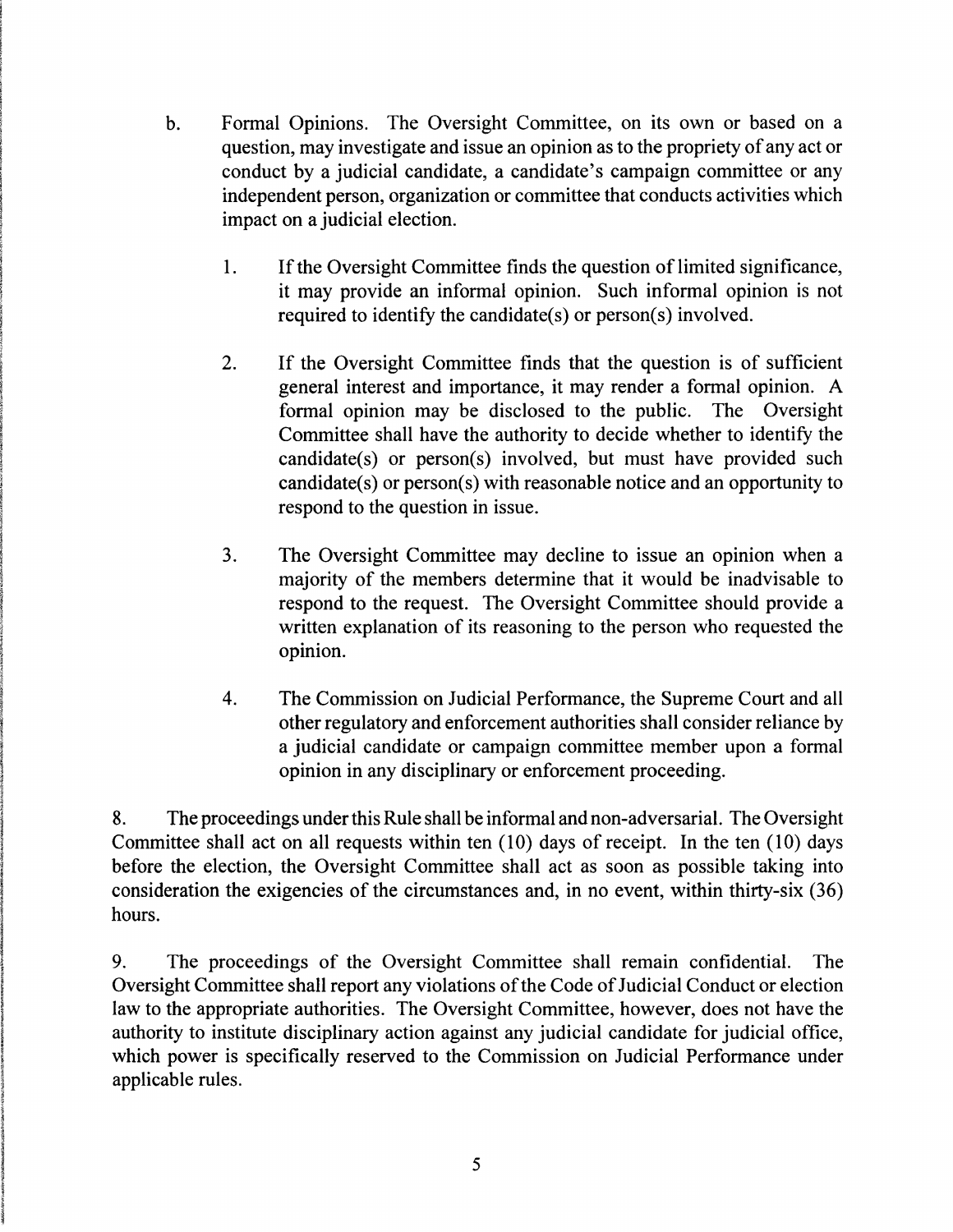10. The Oversight Committee shall provide the Supreme Court and the Commission on Judicial Performance an annual report of its actions, along with a copy of all information and proceedings related thereto, no later than December 31st of each year. The Oversight Committee may also advise the Supreme Court as to any proposed changes or modifications to the Code of Judicial Conduct that relate to judicial elections or the authority or scope of the Oversight Committee.

[ *Commentary Deleted]*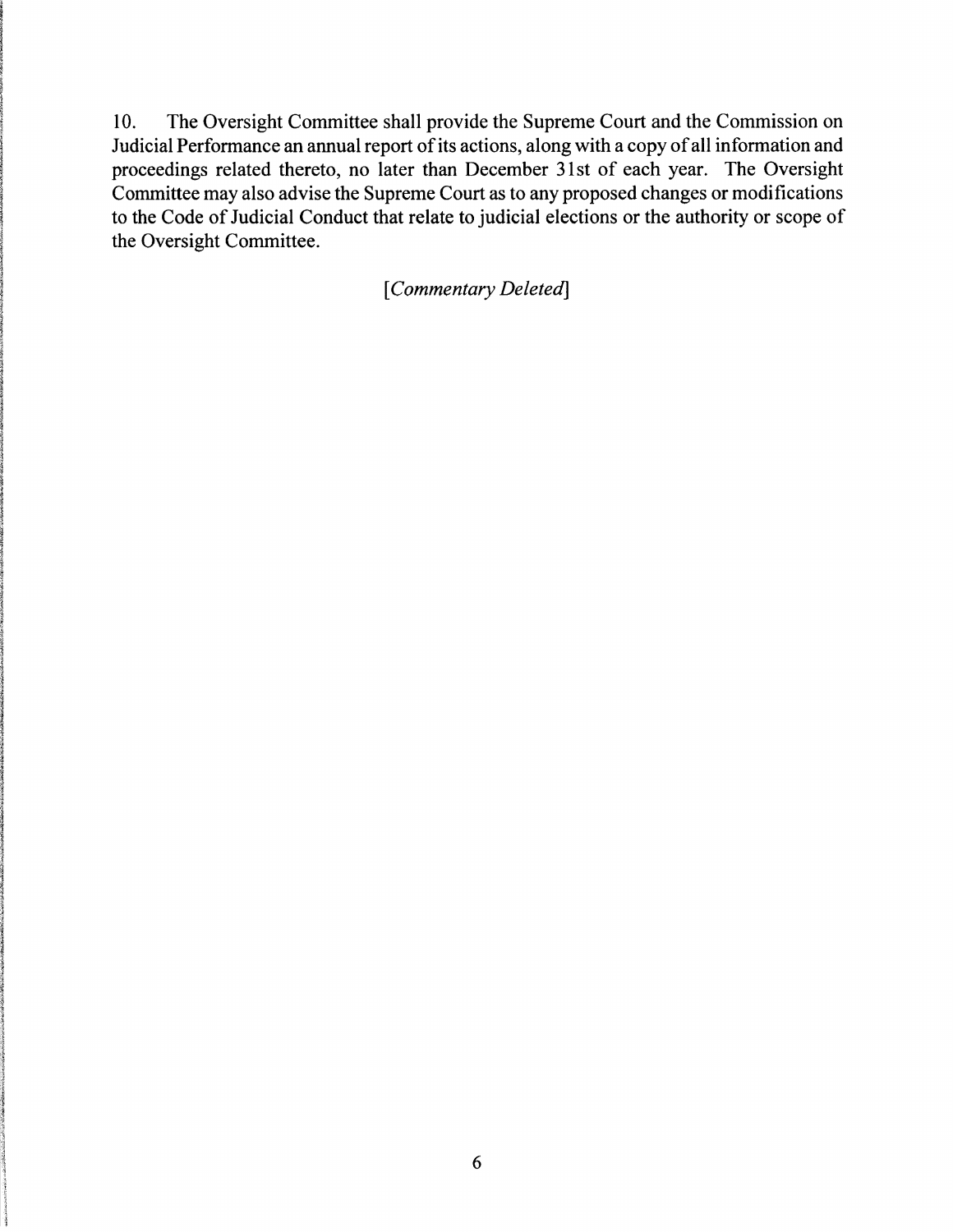#### **IN THE SUPREME COURT OF MISSISSIPPI**

#### **NO. 89-R-99013-SCT**

# **KING, PRESIDING JUSTICE, OBJECTING TO THE ORDER WITH SEPARATE WRITTEN STATEMENT:**

~l. I object to the entry of this order.

~2. The Mississippi Supreme Court, concerned with the significant decline in the level of ethical conduct in judicial campaigns, sought to address this problem. It did so by the adoption of Canon SF of the Code of Judicial Conduct. Canon SF established a "Special Committee on Judicial Election Campaign Intervention" that was created ''to issue advisory opinions and to deal expeditiously with allegations of ethical misconduct in campaigns for judicial office." Miss. Code of Jud. Conduct Canon SF(l). Not only was the Court concerned about the lapse in ethical conduct by judicial candidates, it was also concerned about the questionable conduct of third parties that, while claiming to be independent of a candidate, actively engaged in the campaign with a message to benefit a particular candidate. But most importantly, the Court was concerned with the right of the public to have and observe ethical judicial elections that result in the election of candidates committed to honoring the judicial oath of office, which states:

I, [name], solemnly swear (or affirm) that I will administer justice without respect to persons, and do equal right to the poor and to the rich, and that I will faithfully and impartially discharge and perform all the duties incumbent upon me as [judicial office] according to the best of my ability and understanding, agreeably to the Constitution of the United States and the Constitution and laws of the State of Mississippi. So help me God.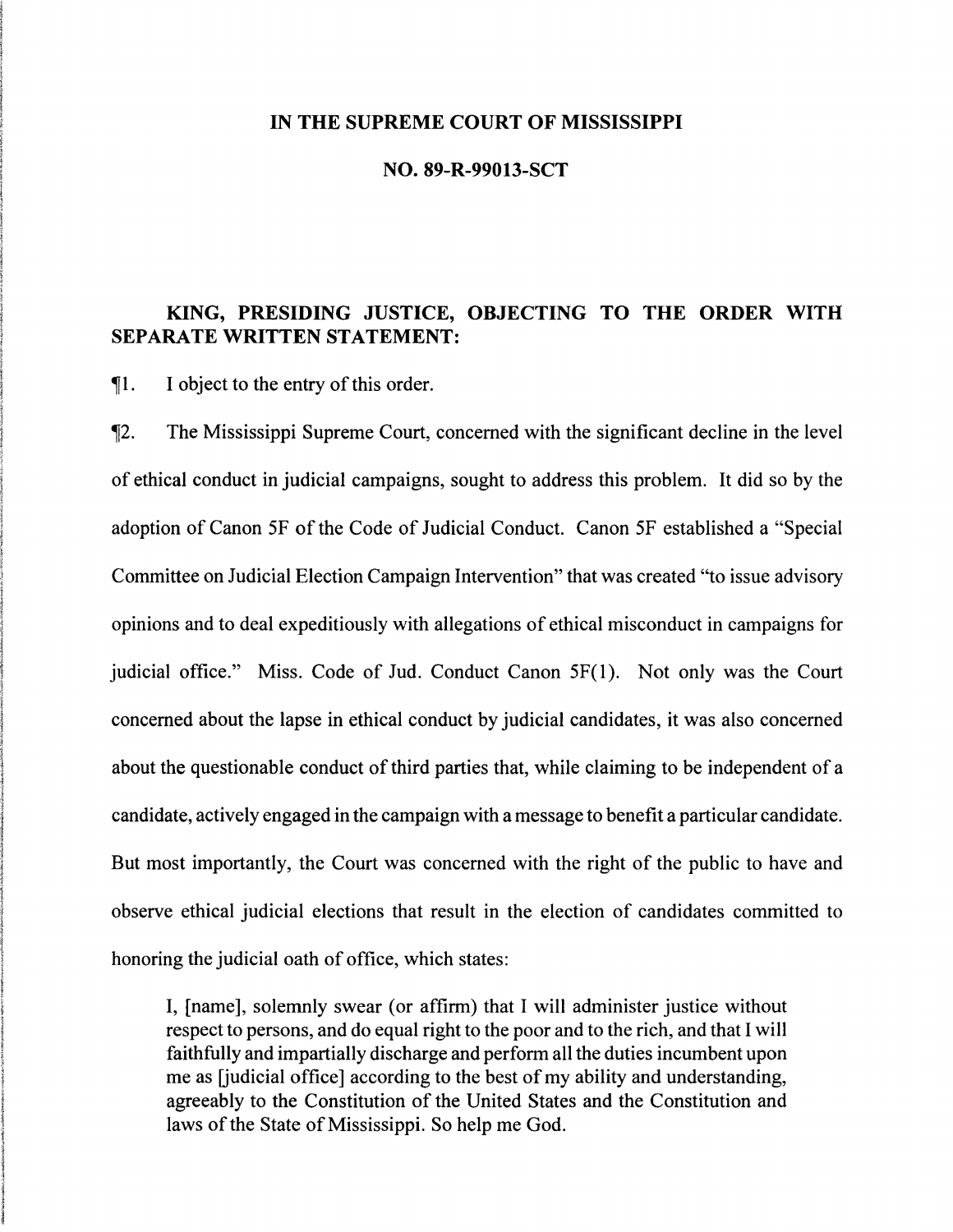Miss. Const. art. 6, § 155 (internal quotation marks omitted).

,i3. Today, the Court's majority lowers its expectations of the need for ethical conduct in judicial elections by the candidates and by third parties, and it thumbs its collective nose at the public's right to expect and observe ethical judicial elections. That this is the effect of the majority's actions can readily be seen by its failure to provide the public with an opportunity to comment on and react to the changes to Canon SF.

,i4. The majority changes the Committee's name to "Judicial Election Oversight Committee" and gives it the obligation to "enforce the standards of judicial conduct in judicial elections." Order, Exhibit A. After this impressive sounding change of name, the majority immediately restricts the Committee's responsibility to "issu[ing] advisory opinions as to allegations of ethical misconduct in campaigns for judicial office."<sup>1</sup> But the majority goes further than simply restricting this Committee, and again thumbs its collective nose at the public's interest in ethical judicial elections by making discretionary the disclosure to the public of the substance of any Committee opinions.2 Order, Exhibit A ("A formal opinion *may* be disclosed to the public." (emphasis added)).

 $\P$ 5. The majority also substantially strips from the Committee its oversight of third parties. Previously, opinions on the propriety of conduct "by a judicial candidate, a candidate's

<sup>1</sup>The Committee previously had the responsibility to "issue advisory opinions *and to deal expeditiously with a/legations of ethical misconduct* in campaigns for judicial office." Miss. Code of Jud. Conduct Canon 5F(l) ( emphasis added). In doing so, the Committee was empowered not only to issue advisory opinions, but also to issue cease-and-desist orders and release public statements. Miss. Code of Jud. Conduct Canon 5F(4), (6).

<sup>&</sup>lt;sup>2</sup>The Committee was previously required to publish all formal opinions. Miss. Code of Jud. Conduct Canon 5F(4)(c).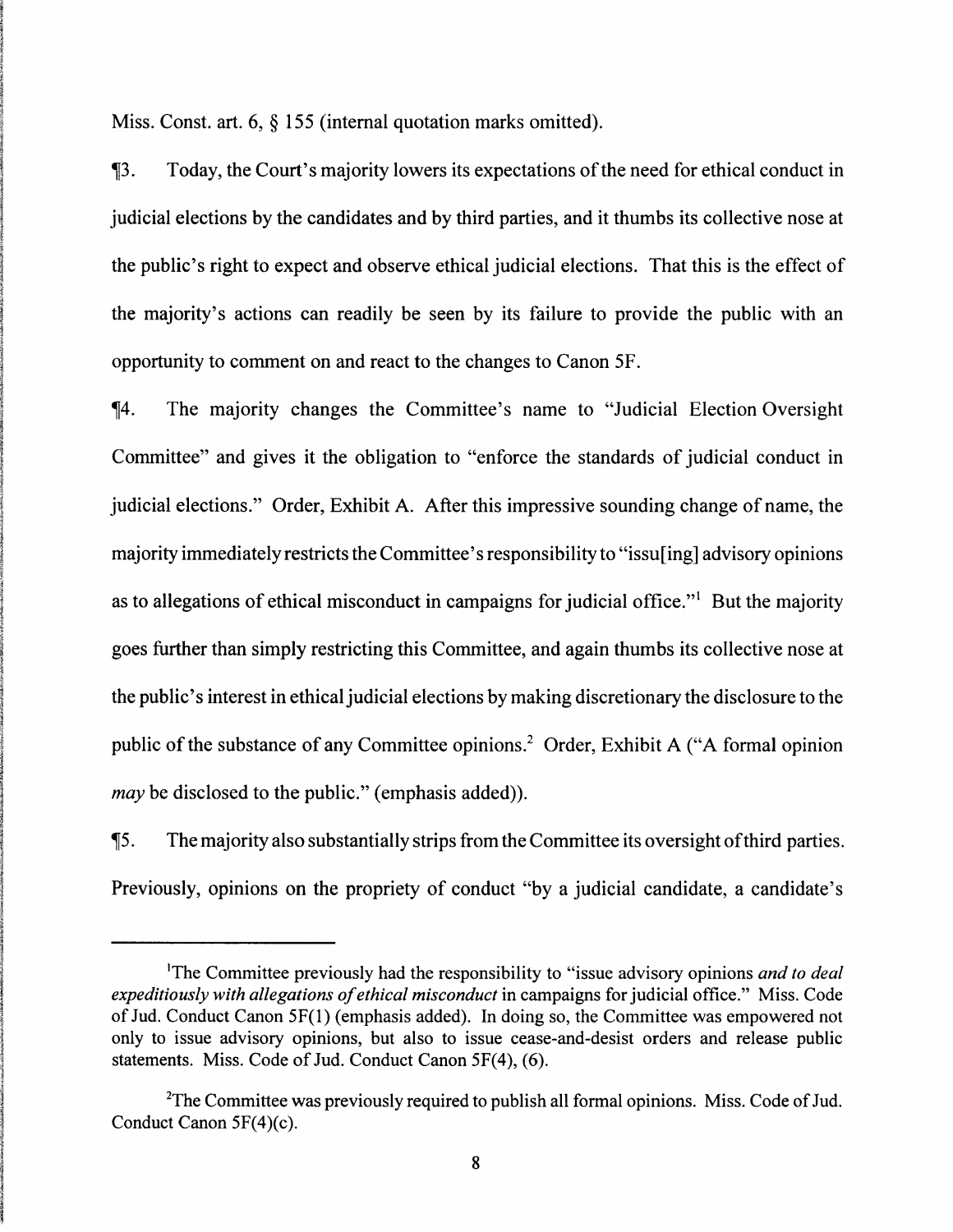campaign organization or an independent person, committee or organization conducting activities which impact on the election" could be requested by anyone. Miss. Code of Jud. Conduct Canon 5F(4)(a). Further, the Committee could issue cease-and-desist orders to or public statements regarding third parties. Miss. Code of Jud. Conduct Canon 5F(6). The majority now restricts the Committee to opinions regarding third parties only upon its own accord. Outside persons may only raise questions about "conduct of a judicial campaign" and no one else. Order, Exhibit A. In doing so, the majority has chosen to ignore the fact that the fastest growing area of questionable ethical conduct in judicial elections is that of third party action. A supposedly independent third party may take actions of dubious ethical propriety intended to benefit a specific candidate, all while allowing that candidate to claim a lack of connection to the questionable conduct. At the very least, the Committee's authority should include the authority to request that a candidate disavow unethical third party actions intended for the benefit of that candidate. A candidate who has knowledge of unethical third party conduct and ignores that unethical conduct while accepting its benefits is complicit in that unethical conduct. *See, e.g.,* Miss. Code of Jud. Conduct Canon 3D (requiring judges with knowledge of certain rules violations by judges or lawyers to report the violations); Miss. R. of Prof. Conduct 8.3 (requiring lawyers with knowledge of certain rules violations by judges or lawyers to report the violations). If a candidate declines to separate his or her candidacy from unethical third party actions, that is a matter that, in the interest of having ethical judicial elections, the public has a right to know. But the majority sticks its collective head in the clouds and pretends that this problem does not exist.